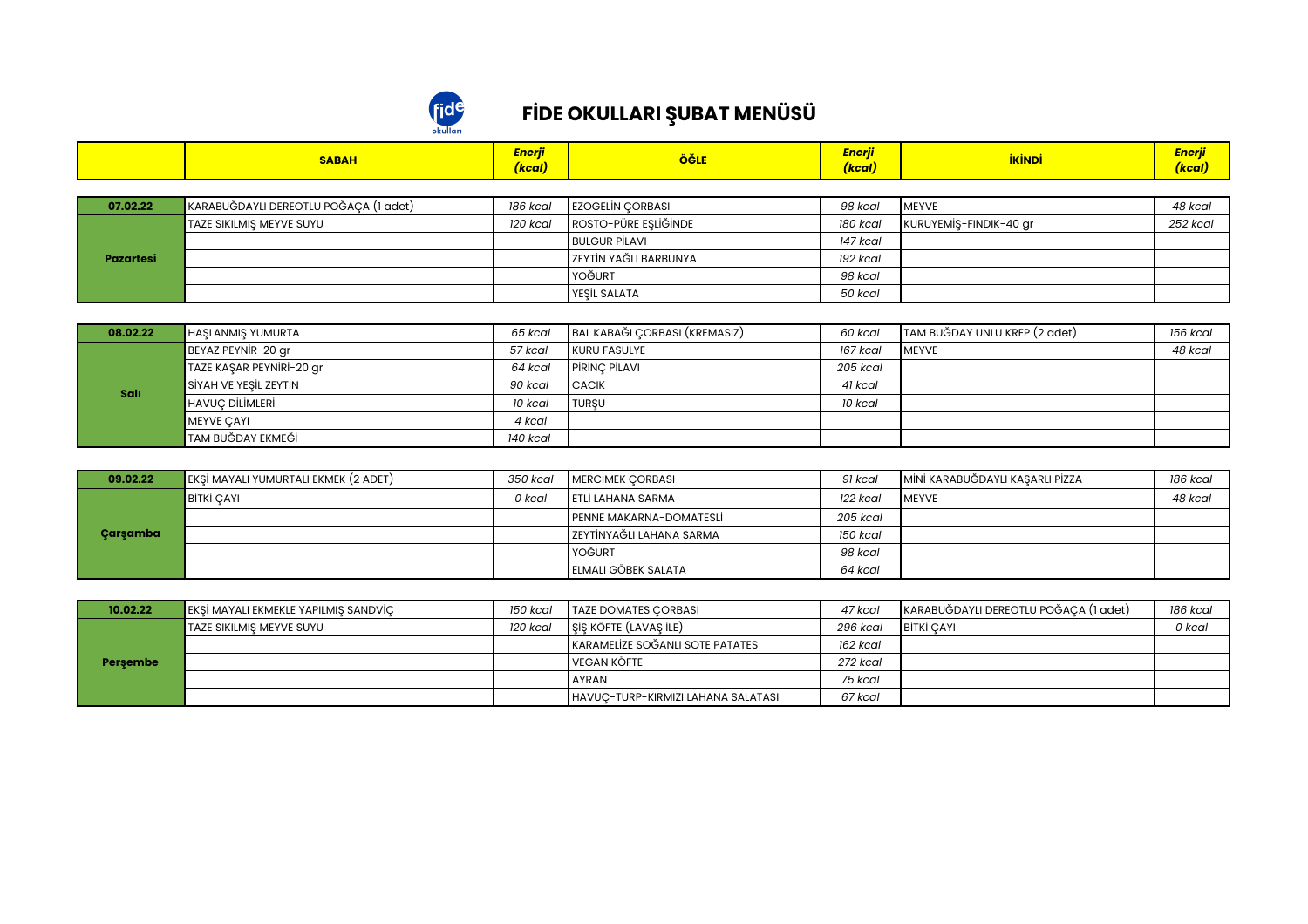| 11.02.22 | TAM BUĞDAY UNLU KREP (2 adet) | 156 kcal | <b>GENDIME CORBASI</b>                          | 102 kcal | ISLAK KEK (1 adet) | 150 kcal |
|----------|-------------------------------|----------|-------------------------------------------------|----------|--------------------|----------|
|          | MEYVE CAYI                    | 4 kcal   | <b>COBAN KAVURMA</b>                            | 249 kcal | BITKI CAYI         | 0 kcal   |
|          |                               |          | YESİL MERCİMEKLİ BULGUR PİLAVI                  | 151 kcal |                    |          |
| Cuma     |                               |          | I ZEYTİNYAĞLI PORTAKALLI KEREVİZ                | 72 kcal  |                    |          |
|          |                               |          | YOĞURT                                          | 98 kcal  |                    |          |
|          |                               |          | <b>I</b> TAHİNLİ SEKERSİZ FIRINDA KABAK TATLISI | 140 kcal |                    |          |

| 14.02.22  | <b>PEYNIRLİ DÜRÜM</b> | 320 kcal | <b>IMERCIMEK CORBASI</b>     | 91 kcal  | <b>IMEYVE</b>             | 48 kcal  |
|-----------|-----------------------|----------|------------------------------|----------|---------------------------|----------|
| Pazartesi | <b>BİTKİ CAYI</b>     | 0 kcal   | <b>MANTI</b>                 | 254 kcal | KURUYEMİŞ-ÇİĞ BADEM-40 gr | 252 kcal |
|           |                       |          | <b>FIRINDA BROKOLI</b>       | 75 kcal  |                           |          |
|           |                       |          | <b>PATATESLI MANTI</b>       | 241 kcal |                           |          |
|           |                       |          | YOĞURT                       | 98 kcal  |                           |          |
|           |                       |          | NARLI-BUĞDAYLI ROKA SALATASI | 82 kcal  |                           |          |

| 15.02.22 | FIRINDA KALEM BÖREĞİ (3 adet)   | 183 kcal | <b>IMINESTRONE CORBA</b>            | 95 kcal  | MUZLU PANKEK (3 adet) | 114 kcal |
|----------|---------------------------------|----------|-------------------------------------|----------|-----------------------|----------|
|          | <b>TAZE SIKILMIS MEYVE SUYU</b> | 120 kcal | IZGARA KÖFTE-FIRINDA PARMAK PATATES | 244 kcal | BITKI CAYI            | 0 kcal   |
|          |                                 |          | <b>I SEBZELI BULGUR PILAVI</b>      | 192 kcal |                       |          |
| Salı     |                                 |          | VEGAN KÖFTE                         | 192 kcal |                       |          |
|          |                                 |          | <b>CACIK</b>                        | 42 kcal  |                       |          |
|          |                                 |          | KURUDOMATESLİ-HAVUÇLU MAYDANOZ      | 59 kcal  |                       |          |
|          |                                 |          | <b>SALATASI</b>                     |          |                       |          |

| 16.02.22 | <b>IYUMURTA</b>                 | 85 kcal  | KIYMALI TARHANA CORBASI      | 99 kcal  | <b>SEKERSIZ ELMALI TART</b> | 202 kcal |
|----------|---------------------------------|----------|------------------------------|----------|-----------------------------|----------|
|          | BEYAZ PEYNIR-20 gr              | 57 kcal  | <b>YESİL MERCİMEK ASI</b>    | 206 kcal | BITKI CAYL                  | 0 kcal   |
|          | TAZE KAŞAR PEYNİRİ-20 gr        | 64 kcal  | PATATESLİ KASARLI KOL BÖREĞİ | 240 kcal |                             |          |
| Carsamba | SİYAH VE YEŞİL ZEYTİN           | 90 kcal  | <b>YESİL MERCİMEK ASI</b>    | 206 kcal |                             |          |
|          | <b>HAVUC DILIMLERI</b>          | 10 kcal  | <b>AYRAN</b>                 | 75 kcal  |                             |          |
|          | <b>TAZE SIKILMIS MEYVE SUYU</b> | 120 kcal | <b>I</b> TURSU               | 10 kcal  |                             |          |
|          | <b>TAM BUĞDAY EKMEĞİ</b>        | 140 kcal |                              |          |                             |          |

| 17.02.22 | FIRINDA PEYNIRLİ-YUMURTALI-SEBZELİ-ZEYTİNLİ EKŞİ<br>MAYALI EKMEK (2 ADET) | 340 kcal | <b>EZOGELIN CORBASI</b>  | 98 kcal  | CÖREK OTLU NOHUT UNLU GALETA (4 küçük) | 125 kcal |
|----------|---------------------------------------------------------------------------|----------|--------------------------|----------|----------------------------------------|----------|
|          | <b>MEYVE CAYI</b>                                                         | 4 kcal   | <b>YUMURTALI ISPANAK</b> | 162 kcal | <b>IMEYVE</b>                          | 48 kcal  |
|          |                                                                           |          | <b>FIRIN MAKARNA</b>     | 249 kcal |                                        |          |
| Persembe |                                                                           |          | <b>ISPANAK</b>           | 162 kcal |                                        |          |
|          |                                                                           |          | YOĞURT                   | 75 kcal  |                                        |          |
|          |                                                                           |          | ELMALI GÖBEK SALATA      | 54 kcal  |                                        |          |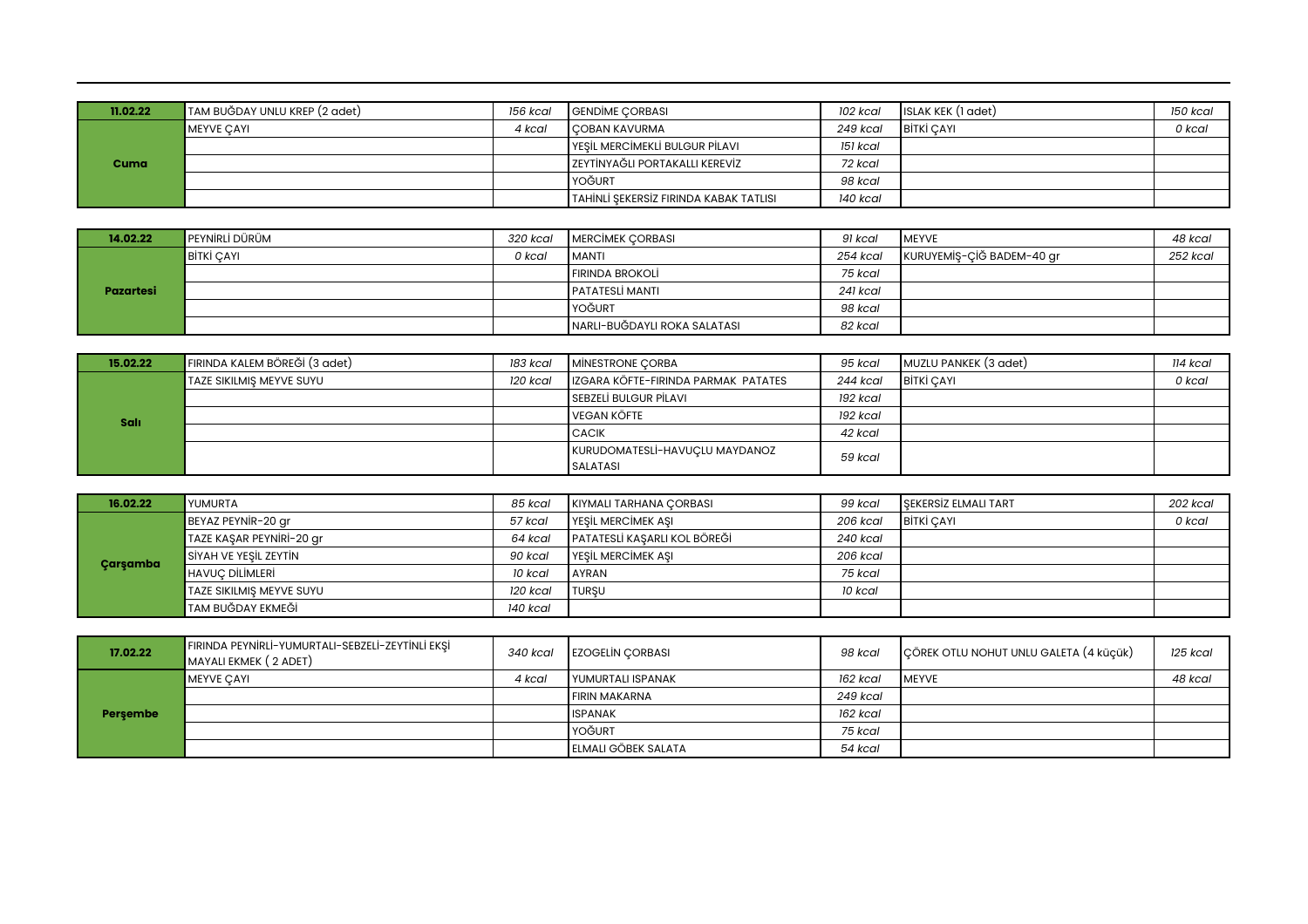| 18.02.22 | EKŞİ MAYALI EKMEKLE YAPILMIŞ SANDVİÇ | 150 kcal | <b>IZENCEFILLI PATATES CORBASI</b> | 60 kcal  | I KARABUĞDAYLI MİNİ SİMİT | 160 kcal |
|----------|--------------------------------------|----------|------------------------------------|----------|---------------------------|----------|
| Cuma     | <b>TAZE SIKILMIS MEYVE SUYU</b>      | 120 kcal | SOMON IZGARA (küp patates ile)     | 339 kcal | <b>IMEYVE</b>             | 48 kcal  |
|          |                                      |          | <b>IPIRASA KAVURMASI</b>           | 145 kcal |                           |          |
|          |                                      |          | <b>IPIRASA KAVURMASI</b>           | 74 kcal  |                           |          |

| 21.02.22  | KARABUĞDAYLI PEYNIRLI POĞAÇA (2 adet) | 372 kcal | <b>EZOGELIN CORBASI</b>                      | 98 kcal  | <b>IMEYVE</b>          | 48 kcal  |
|-----------|---------------------------------------|----------|----------------------------------------------|----------|------------------------|----------|
|           | <b>BITKI CAYI</b>                     | 0 kcal   | KIYMALI KARNABAHAR YEMEĞİ                    | 120 kcal | KURUYEMIS-FINDIK-40 gr | 252 kcal |
|           |                                       |          | BURGU MAKARNA (DOMATES SOSLU-<br>FESLEĞENLİ) | 205 kcal |                        |          |
| Pazartesi |                                       |          | FIRINDA KARNABAHAR (KIYMASIZ)                | 110 kcal |                        |          |
|           |                                       |          | <b>YOĞURT</b>                                | 98 kcal  |                        |          |
|           |                                       |          | KIRMIZI PANCARLI, NOHUTLU YEŞİL SALATA       | 82 kcal  |                        |          |

| 22.02.22    | <b>HASLANMIS YUMURTA</b>        | 56 kcal  | <b>I</b> KÖFTELİ YAYLA CORBASI     | 125 kcal | SEKERSIZ MEYVELI YULAFLI MUFFIN (1 adet) | 193 kcal |
|-------------|---------------------------------|----------|------------------------------------|----------|------------------------------------------|----------|
| <b>Sali</b> | BEYAZ PEYNIR-20 gr              | 57 kcal  | NOHUT (ETSIZ)                      | 147 kcal | BITKI CAYL                               | 0 kcal   |
|             | Dil PEYNIRI-20 gr               | 64 kcal  | <b>BULGUR PILAVI</b>               | 147 kcal |                                          |          |
|             | SİYAH VE YEŞİL ZEYTİN           | 90 kcal  | <b>CACIK</b>                       | 42 kcal  |                                          |          |
|             | <b>HAVUC DILIMLERI</b>          | 10 kcal  | HAVUC-TURP-KIRMIZI LAHANA SALATASI | 68 kcal  |                                          |          |
|             | <b>TAZE SIKILMIS MEYVE SUYU</b> | 120 kcal |                                    |          |                                          |          |
|             | <b>TAM BUĞDAY EKMEĞİ</b>        | 140 kcal |                                    |          |                                          |          |

| 23.02.22 | PEYNIRLİ DÜRÜM    | 320 kcal | NANELİ YEŞİL MERCİMEK ÇORBASI          | 121 kcal | DEREOTLU PEYNIRLI KARABUĞDAYLI POĞAÇA | 186 kcal |
|----------|-------------------|----------|----------------------------------------|----------|---------------------------------------|----------|
| Carsamba | <b>BITKI CAYI</b> | 0 kcal   | TAS KEBABI-FIRINDA KIRMIZI BİBERLİ KÜP | 260 kcal | <b>IMEYVE</b>                         | 48 kcal  |
|          |                   |          | <b>PATATES ILE</b>                     |          |                                       |          |
|          |                   |          | <b>PIRINC PILAVI</b>                   | 189 kcal |                                       |          |
|          |                   |          | <b>FIRINLANMIS BROKOLI</b>             | 75 kcal  |                                       |          |
|          |                   |          | <b>FIRINDA TARCINLI AYVA TATLISI</b>   | 110 kcal |                                       |          |
|          |                   |          | YESİL SALATA                           | 50 kcal  |                                       |          |

| 24.02.22 | EKŞİ MAYALI YUMURTALI EKMEK (2 ADET) | 350 kcal | YOĞURTLI PANCAR ÇORBASI             | 78 kcal  | ÜZÜMLÜ KURABİYE (ŞEKERSİZ) | 132 kcal |
|----------|--------------------------------------|----------|-------------------------------------|----------|----------------------------|----------|
| Persembe | <b>IMEYVE CAYL</b>                   | 4 kcal   | letli kıs türlüsü                   | 218 kcal | <b>IKIS CAYI</b>           | 4 kcal   |
|          |                                      |          | <b>PEYNIRLI ERISTE</b>              | 254 kcal |                            |          |
|          |                                      |          | <b>FALAFEL</b>                      | 280 kcal |                            |          |
|          |                                      |          | <b>YOĞURT</b>                       | 98 kcal  |                            |          |
|          |                                      |          | <b>KINOALI-NARLI MARUL SALATASI</b> | 79 kcal  |                            |          |